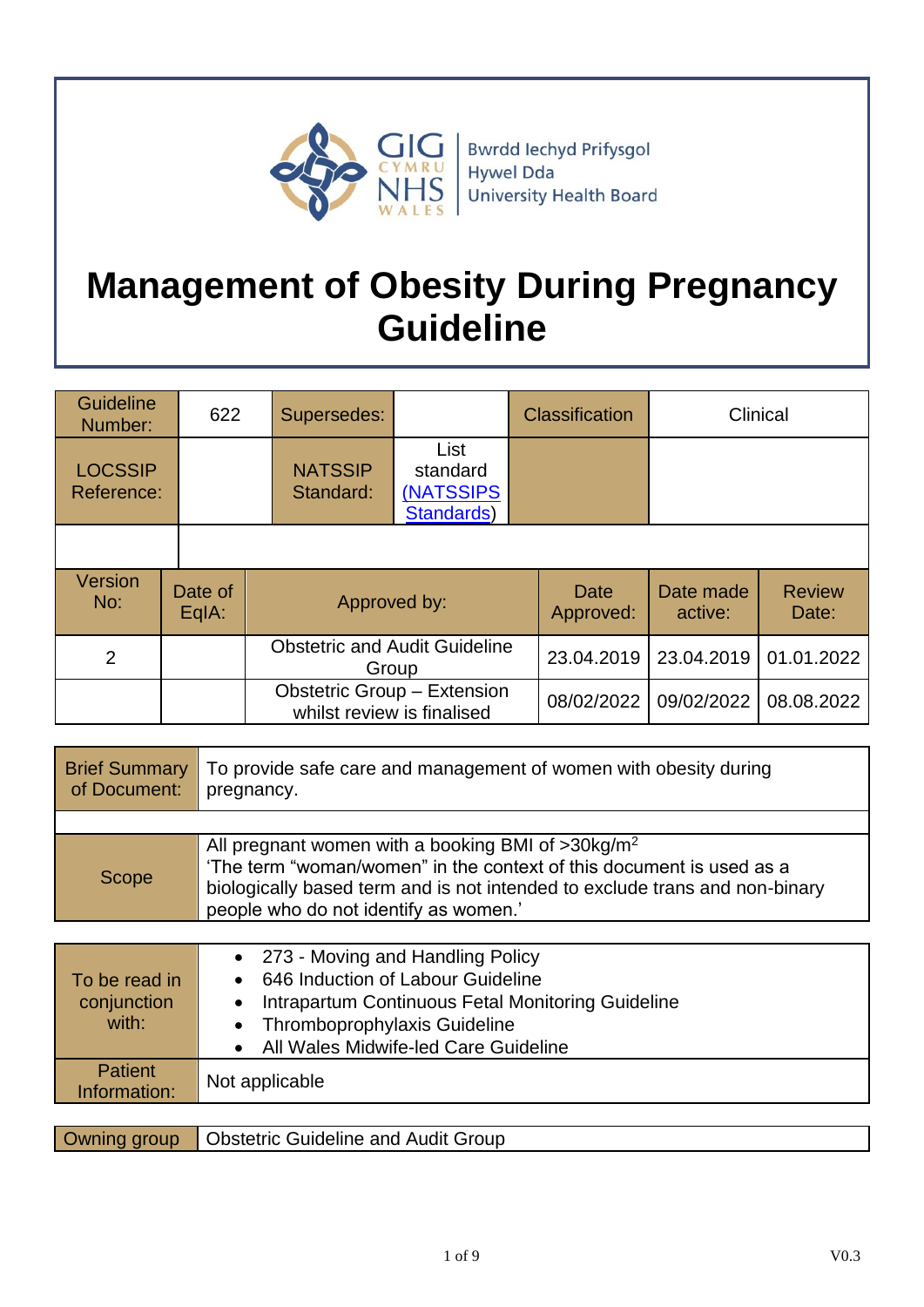| <b>Reviews and updates</b> |                        |           |  |  |
|----------------------------|------------------------|-----------|--|--|
| Version                    | Summary of Amendments: | Date      |  |  |
| no:                        |                        | Approved: |  |  |
|                            | New guideline          | 14.9.2017 |  |  |
| $\mathcal{D}$              | Revised                | 23.4.2019 |  |  |

#### Glossary of terms

| Term        | <b>Definition</b>             |
|-------------|-------------------------------|
| <b>BMI</b>  | Body mass index               |
| <b>CLC</b>  | Consultant-led care           |
| <b>CLU</b>  | Consultant-led unit           |
| <b>CTG</b>  | Cardiotocograph               |
| EFM         | Electronic fetal monitoring   |
| <b>FHR</b>  | Fetal heart rate              |
| <b>IOL</b>  | <b>Induction of Labour</b>    |
| <b>SFH</b>  | Symphysis fundal height       |
| <b>VBAC</b> | Vaginal birth after caesarean |
| <b>VTE</b>  | Venous thromboembolism        |

| Keywords   Obesity, BMI, bariatric, pre-pregnancy, antenatal, intrapartum, postnatal |  |
|--------------------------------------------------------------------------------------|--|
|--------------------------------------------------------------------------------------|--|

Paper copies of this document should be kept to a minimum and checks made with the electronic version to ensure that the printed version is the most recent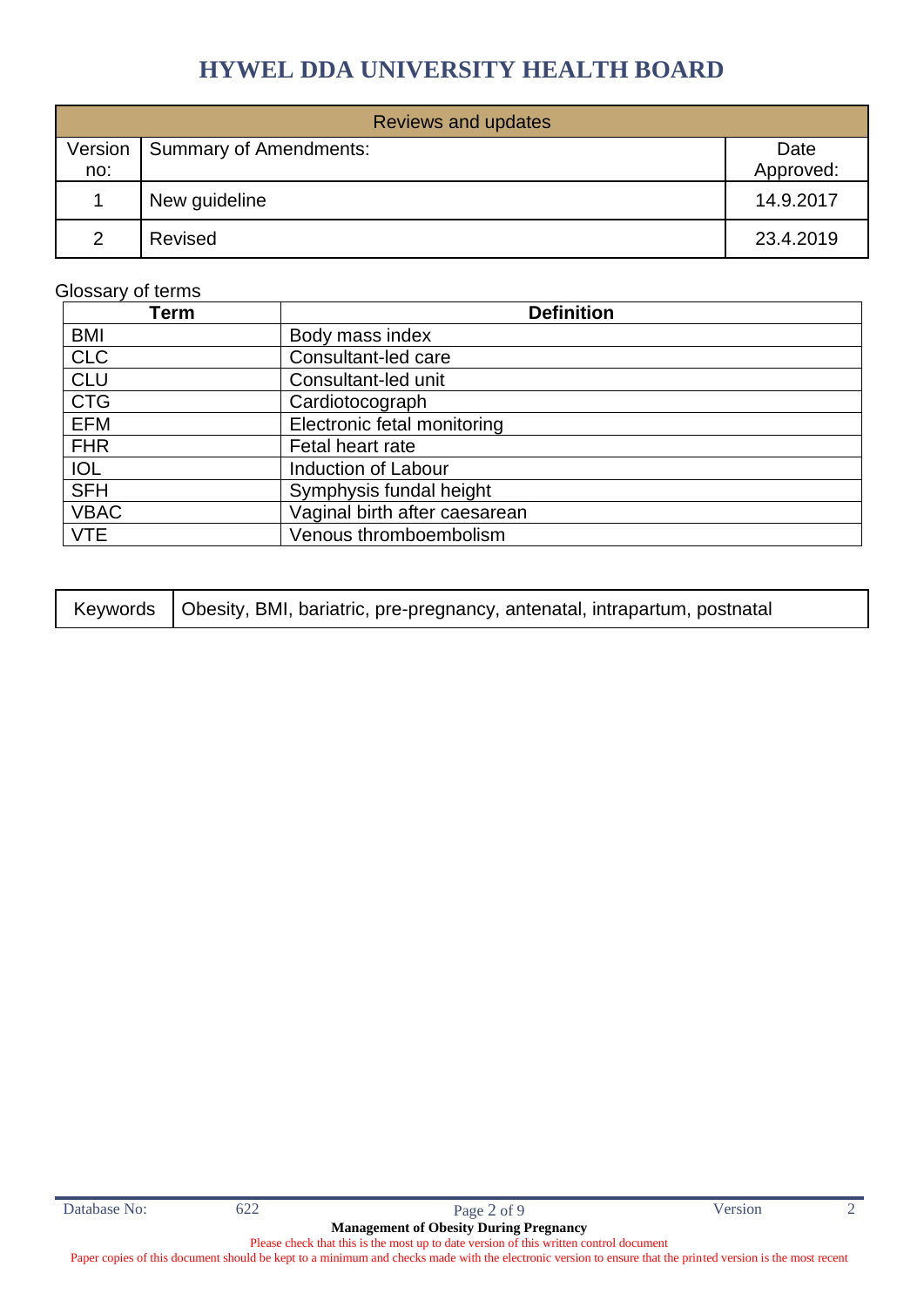# **Contents Page**

| 5. Management     |  |
|-------------------|--|
|                   |  |
| $5.2.1$ BMI $>30$ |  |
| 5.2.2 BMI > 35    |  |
| 5.2.3 BMI > 40    |  |
|                   |  |
|                   |  |
|                   |  |
|                   |  |
|                   |  |
|                   |  |
|                   |  |
|                   |  |
|                   |  |
|                   |  |
|                   |  |
|                   |  |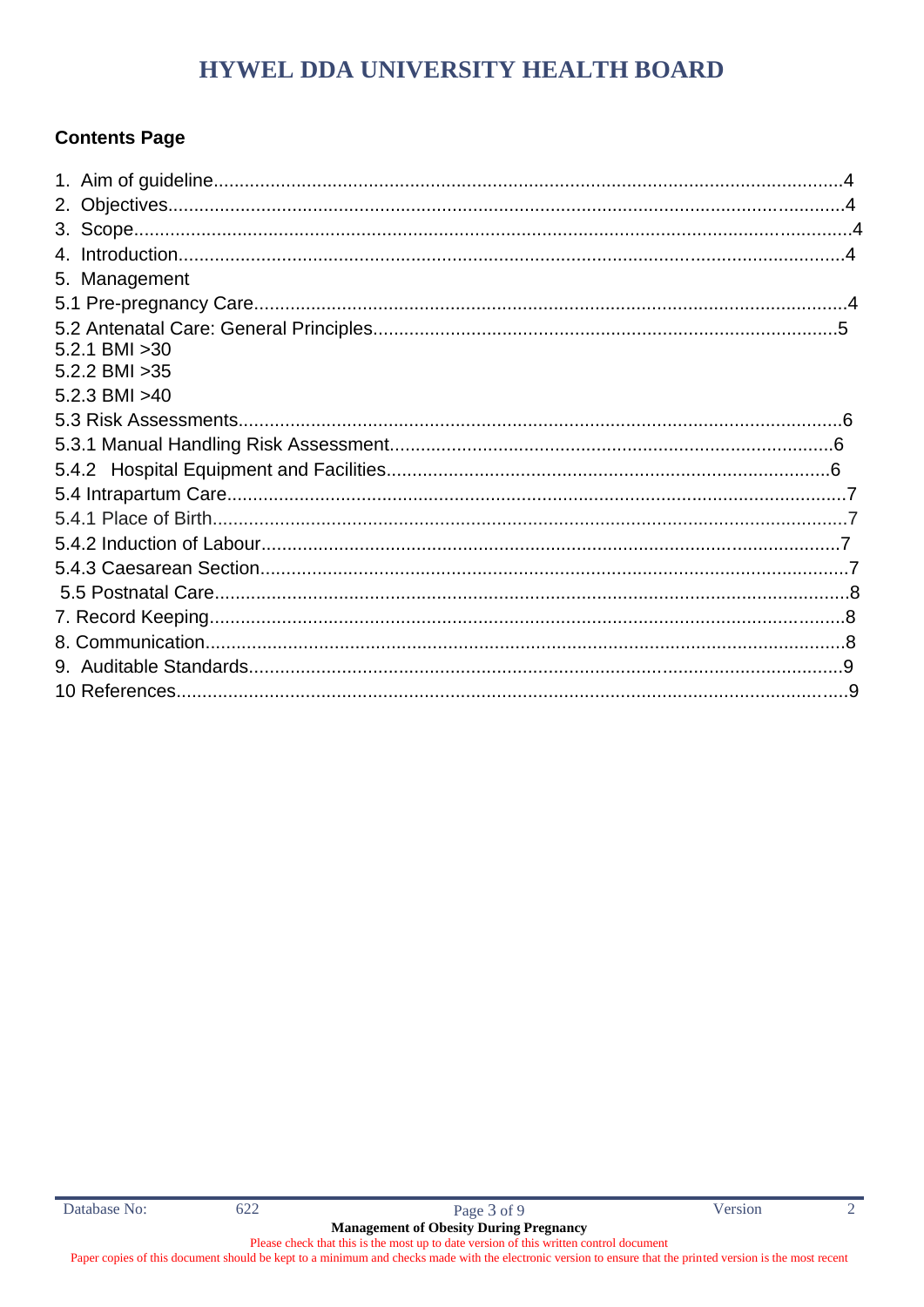#### **1. Aim of Guideline**

The aim of the guideline is to outline the management of obesity in pregnancy in order to remove and reduce maternal and fetal morbidity / mortality.

#### **2. Objectives**

The aim of the guideline will be achieved by identifying women at increased risk as a result of morbid obesity to ensure:

- adequate antenatal surveillance for possible development of co-morbidity
- an obstetric anaesthetic review
- a consultation with a dietician
- the availability of suitable bariatric equipment

#### **3. Scope**

All pregnant women with a **BMI of >30kg/m<sup>2</sup>**

#### **4. Introduction**

Obesity is defined by the World Health Organisation (WHO) as a body mass index (BMI) of 30kg/m2 or above. Women who are at greatest risk of complications during pregnancy are those with a BMI of 40 kg/m2, defined as having Morbid / Level III obesity.

Morbidly obese pregnant women are at greater risk of pre-eclampsia, gestational diabetes, antepartum stillbirth, thromboembolic disease, caesarean section, instrumental delivery, shoulder dystocia, meconium aspiration, fetal distress, early neonatal death and large for gestational age babies.

#### **5. Management**

#### **5.1 Pre-pregnancy Care**

- Primary care services should ensure that all women of childbearing age have the opportunity to optimise their weight before pregnancy.
- Advice on weight and lifestyle should be given during preconception counselling or contraceptive consultations.
- Weight and BMI should be measured to encourage women to optimise their weight before pregnancy.
- Women with a BMI 30 kg/m<sup>2</sup> or greater wishing to become pregnant should be advised to take 5 mg folic acid supplementation daily, starting at least 1 month before conception and continuing during the first trimester of pregnancy
- Women of childbearing age with a BMI 30 kg/m<sup>2</sup> or greater should receive information and advice about the risks of obesity during pregnancy and childbirth and be supported to lose weight before conception and between pregnancies.
- Women should be informed that weight loss between pregnancies reduces the risk of stillbirth, hypertensive complications and fetal macrosomia. Weight loss increases the chances of successful vaginal birth after caesarean (VBAC) section.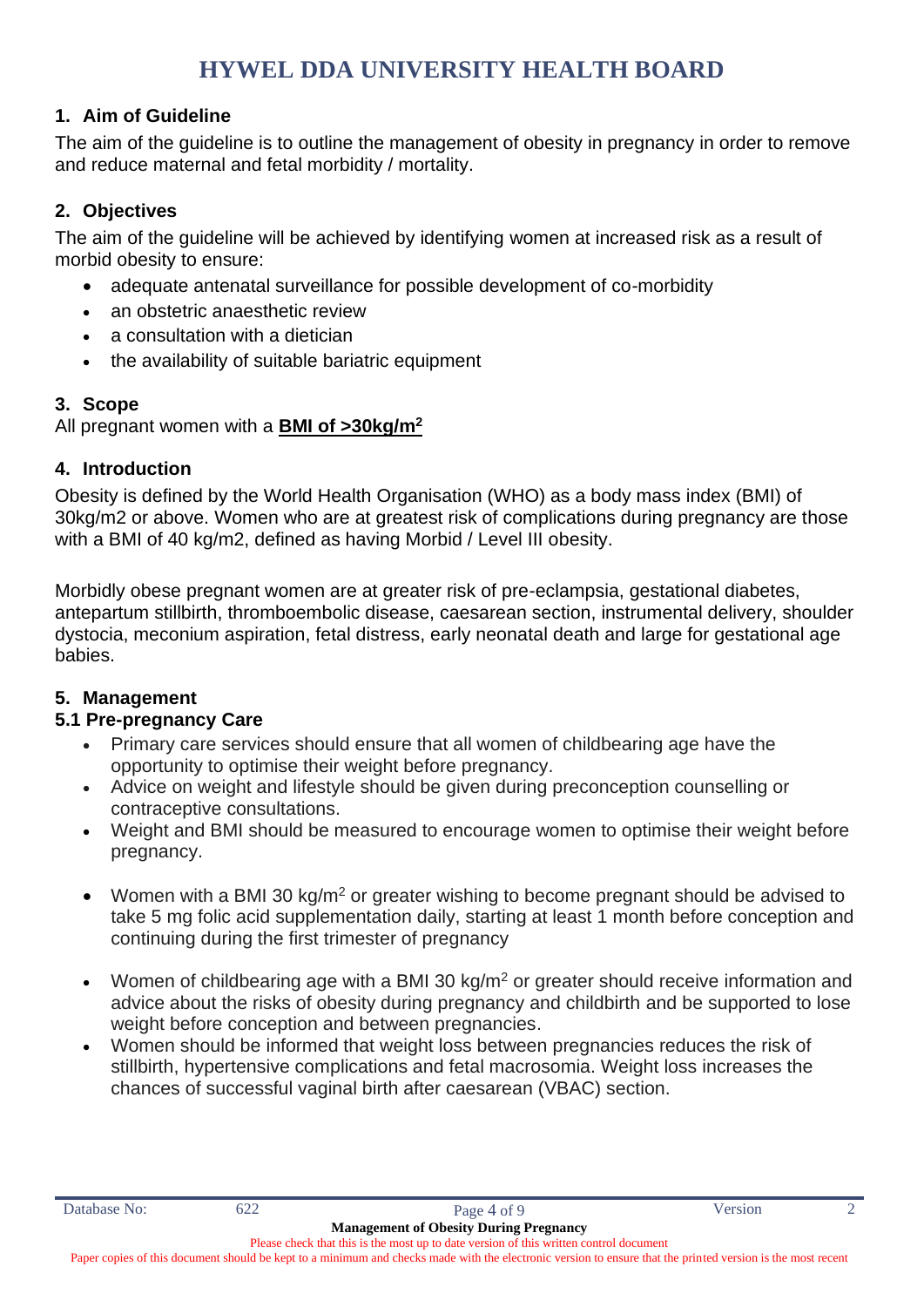#### **5.2 Antenatal Care: General Principles**

- Women with previous bariatric surgery have high-risk pregnancies and should have consultant‐led antenatal care.
- Accurate assessment of body mass index (BMI) is essential and should be performed at first contact.
- Maternal weight and height should be measured using appropriate equipment and recorded in the All Wales Handheld Record, the Health Board Booking Referral form Welsh PAS.
- If unable to calculate a BMI due to equipment weight capacity i.e. the woman is heavier than 150 Kgs, then access to bariatric weighing scales can be pre- arranged via the Manual Handling Advisor.

### **Self-reported weight is not acceptable**

- Obese women are at high risk of vitamin D deficiency. The evidence that routine vitamin D should be given to improve maternal and neonatal outcomes is uncertain.
- Dietetic advice by an appropriately trained professional should be provided early in the pregnancy.
- Women with previous bariatric surgery should have nutritional surveillance and screening during pregnancy.
- Weight loss drugs are not recommended for use in pregnancy.
- VTE risk scoring must be performed at the Booking visit
- For women with obesity in pregnancy, consideration should be given to reweighing women during the third trimester to allow appropriate plans to be made for equipment and personnel required during labour and birth.
- Women with a booking BMI 30 kg/m<sup>2</sup> or greater should receive appropriate specialist advice and support antenatally regarding the benefits, initiation and maintenance of breastfeeding

#### **5.2.1 BMI >30**

- Women with BMI 30 kg/m<sup>2</sup> or greater are at increased risk of mental health problems and should therefore be screened for these in pregnancy
- All women should have BMI recalculated in the third trimester.
- Women with a BMI of >30 should be referred for an oral glucose tolerance test between 26-28 weeks gestation.
- VTE risk scoring must be performed at the Booking visit and recalculated on any antenatal inpatient admission
- BP must be measured with an appropriately sized cuff and this should be documented.
- Serial measurement of symphysis fundal height (SFH) is recommended at each antenatal appointment from 24 weeks of gestation.

#### **5.2.2 BMI >35**

- Women with more than one moderate risk factor (BMI of 35 kg/m<sup>2</sup> or greater, first pregnancy, maternal age of more than 40 years, family history of pre‐eclampsia and multiple pregnancy) may benefit from taking 150 mg aspirin daily from 12 weeks of gestation until birth of the baby
- Women with a BMI > 35 should be offered referral to a dietician.

Paper copies of this document should be kept to a minimum and checks made with the electronic version to ensure that the printed version is the most recent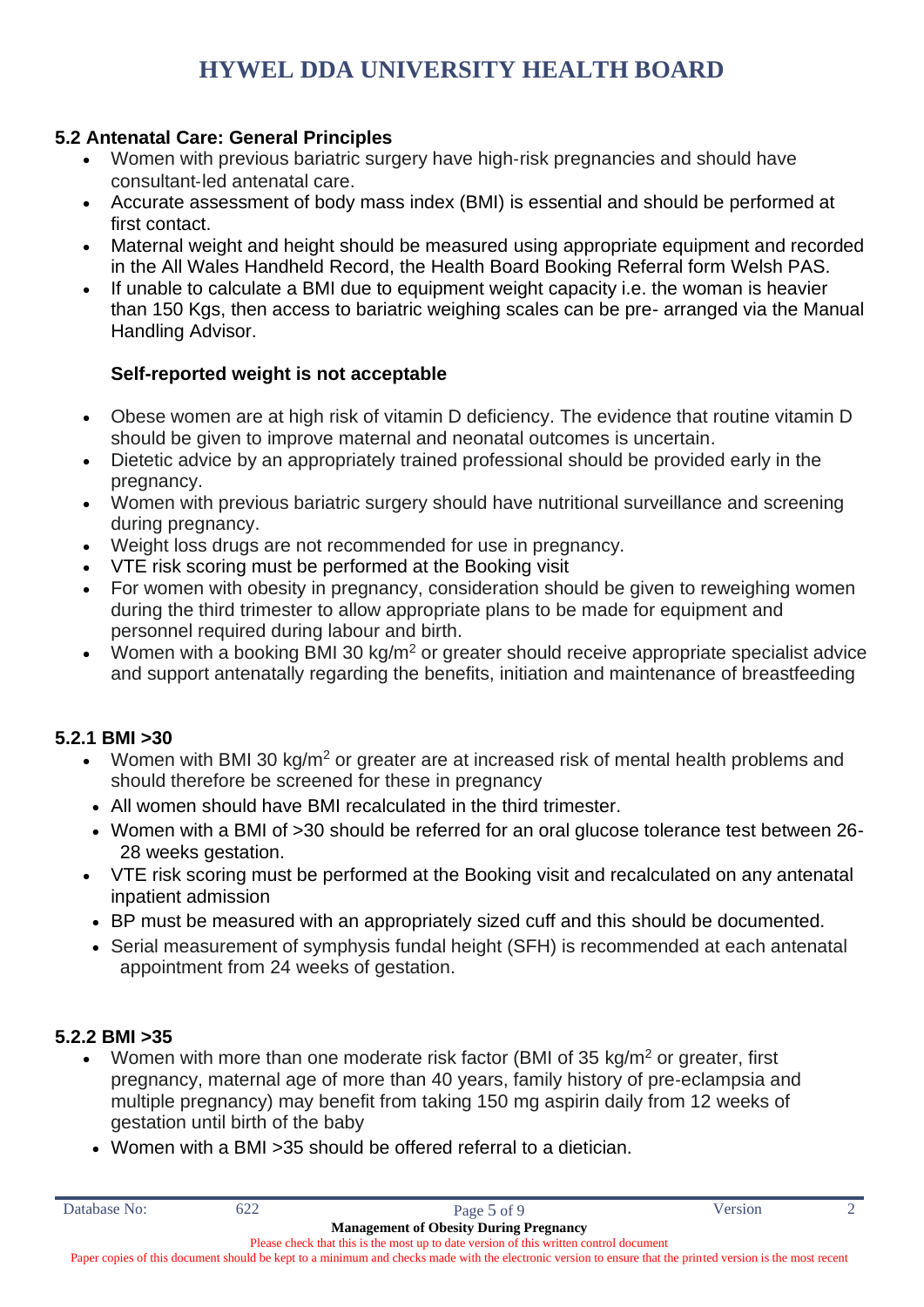- Women with a BMI >35 should be referred to the Consultant for multidisciplinary "shared care" and advised to deliver in hospital.
- Women with a BMI greater than 35 kg/m<sup>2</sup> are more likely to have inaccurate SFH measurements and should be referred for serial assessment of fetal size using ultrasound.

### **5.2.3 BMI >40**

- Women with a booking BMI 40 kg/m<sup>2</sup> require a handling risk assessment carried in the third trimester of pregnancy to determine any requirements for labour and birth.
- Folic acid supplement of 5mg should be advised for the 1st trimester.
- Women with a BMI >40 or weight of >120kgs should be referred for an obstetric anaesthetic review by 36 weeks gestation.

#### **5.3 Risk Assessments**

- All acute maternity wards should ensure that women are risk assessed on admission and placed in an environment where the facilities ensure adequate space.
- Staff should ensure appropriate equipment is available to care for the woman. This should be documented in the All Wales Maternity Handheld Record, Antenatal Inpatient Record, the Labour and Delivery and Postnatal Care Record.

### **5.3.1 Manual Handling Risk Assessment**

- Women with a BMI over 35kg/m2 will require a manual handling assessment and consideration of tissue viability.
- The results should then be documented in the All Wales Maternity Handheld Record as well as any inpatient record.
- Women should be weighed to determine manual handling requirements for childbirth and consideration of tissue viability issues.
- A Health Board Moving and Handling Risk Assessment should be completed by the named midwife/Manual Handling Advisor placed in the All Wales Maternity Handheld Record Handheld notes

# **5.3.2 Hospital Equipment and Facilities**

A departmental risk assessment should be conducted to determine the availability of bariatric equipment with appropriate safe working loads and widths. If appropriate equipment is not available an action plan should be formatted and implemented.

The risk assessment should include the following:

- Delivery beds and ward beds
- Wheelchairs
- Operating tables and trolleys
- Chairs with/without arms
- Ultrasound scan couches
- Weighing scales
- Large blood pressure cuffs
- Long epidural and spinal needles
- Lifting equipment
- Theatre gowns
- Toilets
- Circulation space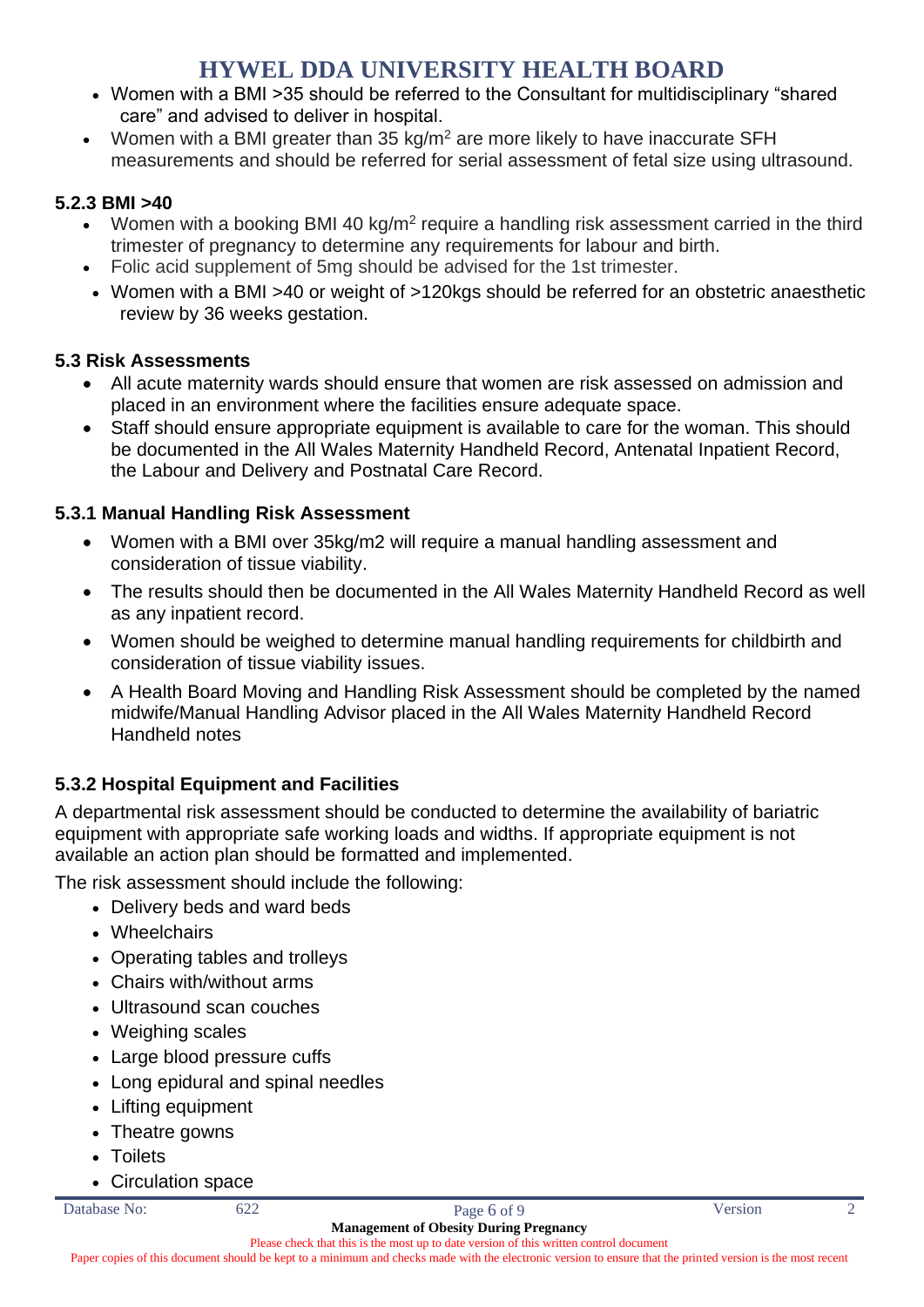• Accessibility

### **5.4 Intrapartum Care**

- Women with a BMI 40 kg/m<sup>2</sup> or greater should have venous access established early in labour and consideration should be given to the siting of a second cannula
- In the absence of good-quality evidence intrapartum fetal monitoring for obese women in labour should be provided.
- Consider use of a fetal scalp electrode if continuous monitoring is required and there is difficulty maintaining contact with the abdominal transducer.
- Active management of the third stage should be recommended to reduce the risk of postpartum haemorrhage (PPH)
- Inform obstetric registrar of any woman in labour with a BMI of >35, or whose body habitus raises concern regarding potential for obstruction during the birth process.
- Inform obstetric consultant on call of any women in labour with a BMI ≥40.
- Inform theatre staff of any patient with weight of  $\geq$ 120kg (imminent delivery).
- Ensure that the anaesthetic team are informed of any woman in labour with a BMI of >35
- Ensure that the anaesthetic team are informed when any woman with a BMI >40 is admitted as an inpatient as they are likely to require senior anaesthetic input.

# **5.4.1 Place of Birth**

- Women who are multiparous and **otherwise low risk** can be offered choice of setting for planning their birth in midwifery‐led units (MLUs).
- There must be a documented clear referral pathway for early recourse to consultant‐led units (CLUs) if complications arise.
- Class I and II maternal obesity is not a reason in itself for advising birth within a CLU, but indicates that further consideration of birth setting may be required.
- The additional intrapartum risks of maternal obesity and the additional care that can be provided in a CLU should be discussed with the woman so that she can make an informed choice about planned place of birth

### **5.4.2 Induction of Labour (IOL)**

- Elective induction of labour at term in obese women may reduce the chance of caesarean birth without increasing the risk of adverse outcomes.
- Where macrosomia is suspected, induction of labour may be considered. Parents should have a discussion about the options of induction of labour and expectant management.

### **5.4.3 Caesarean Section**

• The decision for a woman with maternal obesity to give birth by planned caesarean section should involve a multidisciplinary approach, taking into consideration the individual woman's comorbidities, antenatal complications and wishes.

Women with a booking BMI 30 kg/m<sup>2</sup> or greater should have an individualised decision for VBAC recorded following informed discussion and consideration of all relevant clinical factors.

- If Caesarean section is required consider whether additional assistants are required to ensure safer patient handling.
- Ensure that the dignity of the patient is respected at all times.
- Equipment must be requested promptly to minimise delay.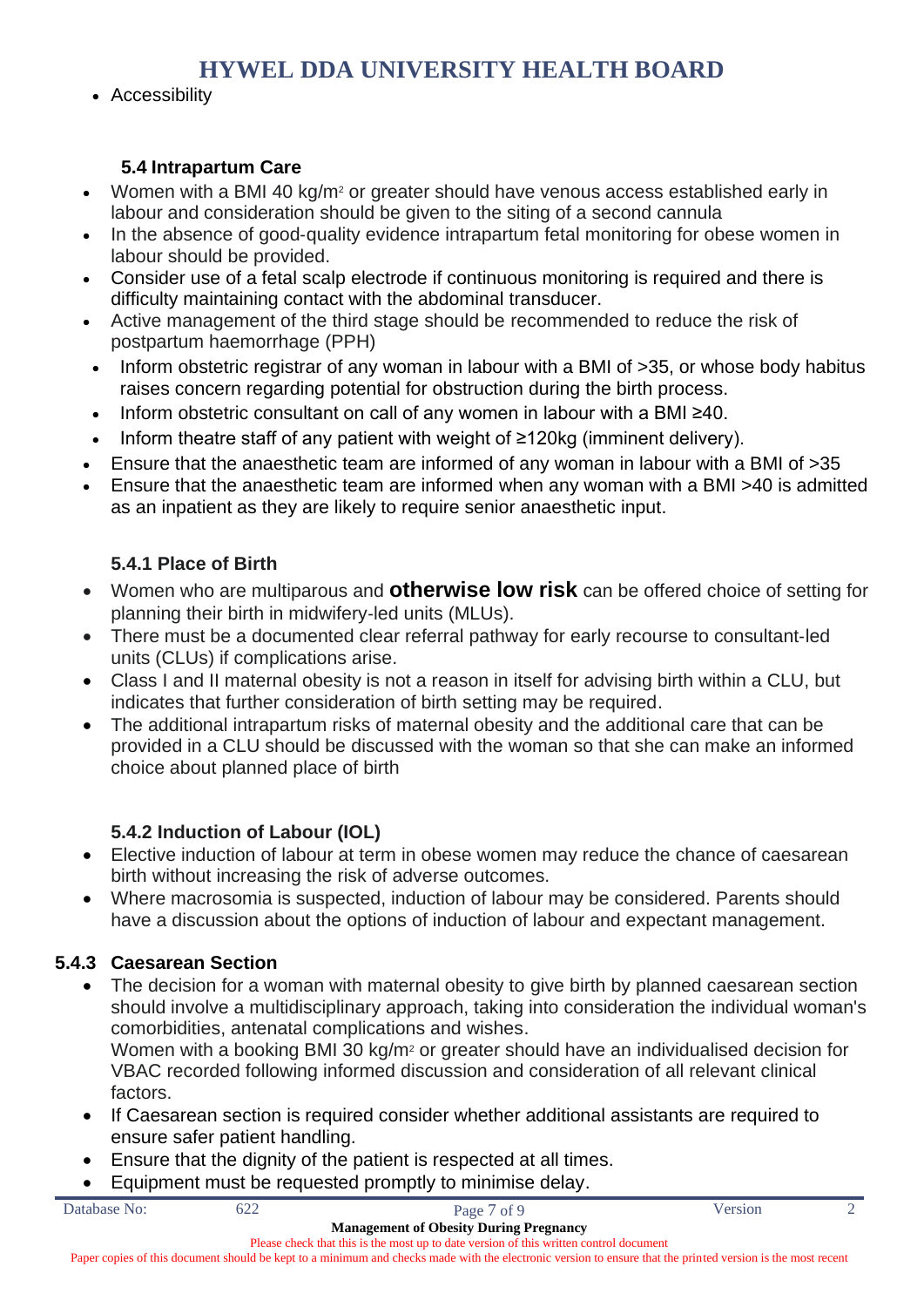- Women undergoing caesarean section who have more than 2 cm subcutaneous fat should have suturing of the subcutaneous tissue space in order to reduce the risk of wound infection and wound separation.
- Women with class 1 obesity or greater having a caesarean section are at increased risk of wound infection and should receive prophylactic antibiotics at the time of surgery
- There is a lack of good-quality evidence to recommend the routine use of negative pressure dressing therapy, barrier retractors and insertion of subcutaneous drains to reduce the risk of wound infection in obese women requiring caesarean sections.

# **5.5 Postnatal Care**

- Obesity poses a greater risk of venous and pulmonary thromboembolism.
- All patients with a BMI ≥40 should receive prophylactic LMWH according to their risk scoring regardless of delivery mode.
- If LSCS / GA are performed use pneumatic stockings 'TEDs' whilst mobility is reduced.
- Ensure early mobilisation and adequate hydration.
- Pressure area assessment should be completed.
- Women with a booking BMI 30 kg/m<sup>2</sup> or greater should receive appropriate specialist advice postnatally regarding the benefits, initiation and maintenance of breastfeeding.
- Advice should be given to see the GP regarding weight reduction and lifestyle.
- Women who have been diagnosed with gestational diabetes should have postnatal follow‐ up

# **7. Record Keeping**

- All documentation and risk assessments must be recorded and filed in the All Wales Maternity Handheld Record and ancillary Health Board documentation.
- Booking BMI, repeat assessment of BMI at 36 weeks gestation and care plans to be inputted onto Welsh PAS.

### **8. Communication**

- All pregnant women with a booking BMI 30 kg/m<sup>2</sup> or greater should be provided with accurate and accessible information about the risks associated with obesity in pregnancy and how they may be minimised. Women should be given the opportunity to discuss this information
- **Maternal wishes and concerns should be discussed and documented**
- The woman should be included in the decision making process regarding her care.